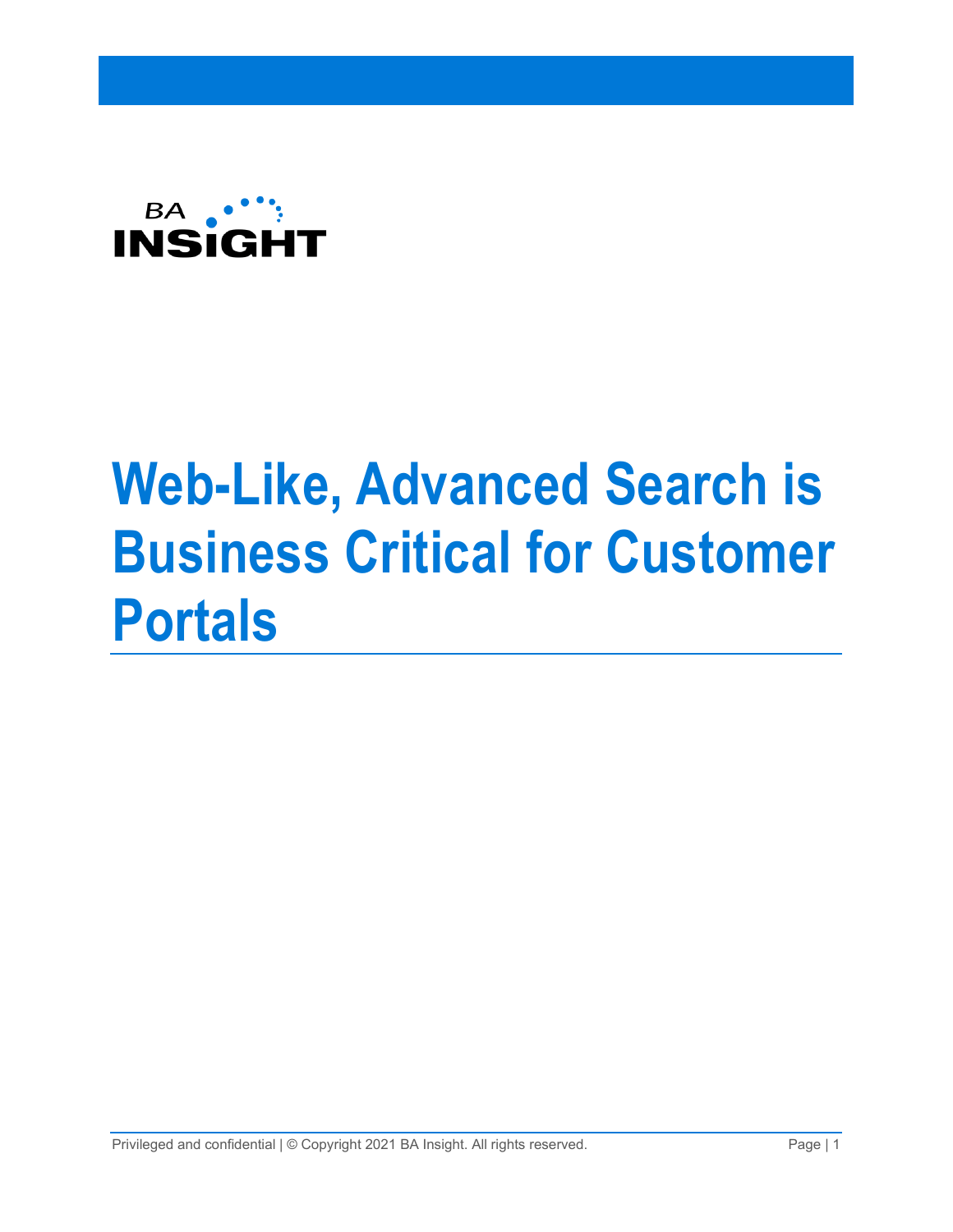## **Stop the Frustration - Provide a Self-Service Experience Your Customers Will Love**

Organizations have made major strides taking advantage of customer portals and communities to provide self-service options. The core idea of self service is to deflect calls by making every customer interaction with

**73%** of customers want to solve product or service issues on their own. *Aspect Software*

your portal successful while maintaining a high level of customer satisfaction. However, customers often complain about the inability to find information on self-service portals. This forces them to call your contact center, leading to customer frustration and increased costs for the business. A key reason for this is that search within these portals is simply not good enough to help customers find what they need. This is a consistent challenge that negatively impacts the customer experience, causing unfavorable brand perceptions.

Modern consumer web experiences have set a high bar, creating expectations around search and capabilities for customer portals that many organizations simply cannot deliver. It is critical that organizations address the customer experience issue with their customer portals, making it just as easy for customers to find information on these portals as it is to find it on the web.

"Advanced Search" from BAI provides a single, web-like search box that makes every customer experience relevant, personalized and connected. It helps customers quickly find answers and insights regardless of where they are, which device they use, or which information silo the answer resides in – whether it be a document, video, community post, or your website.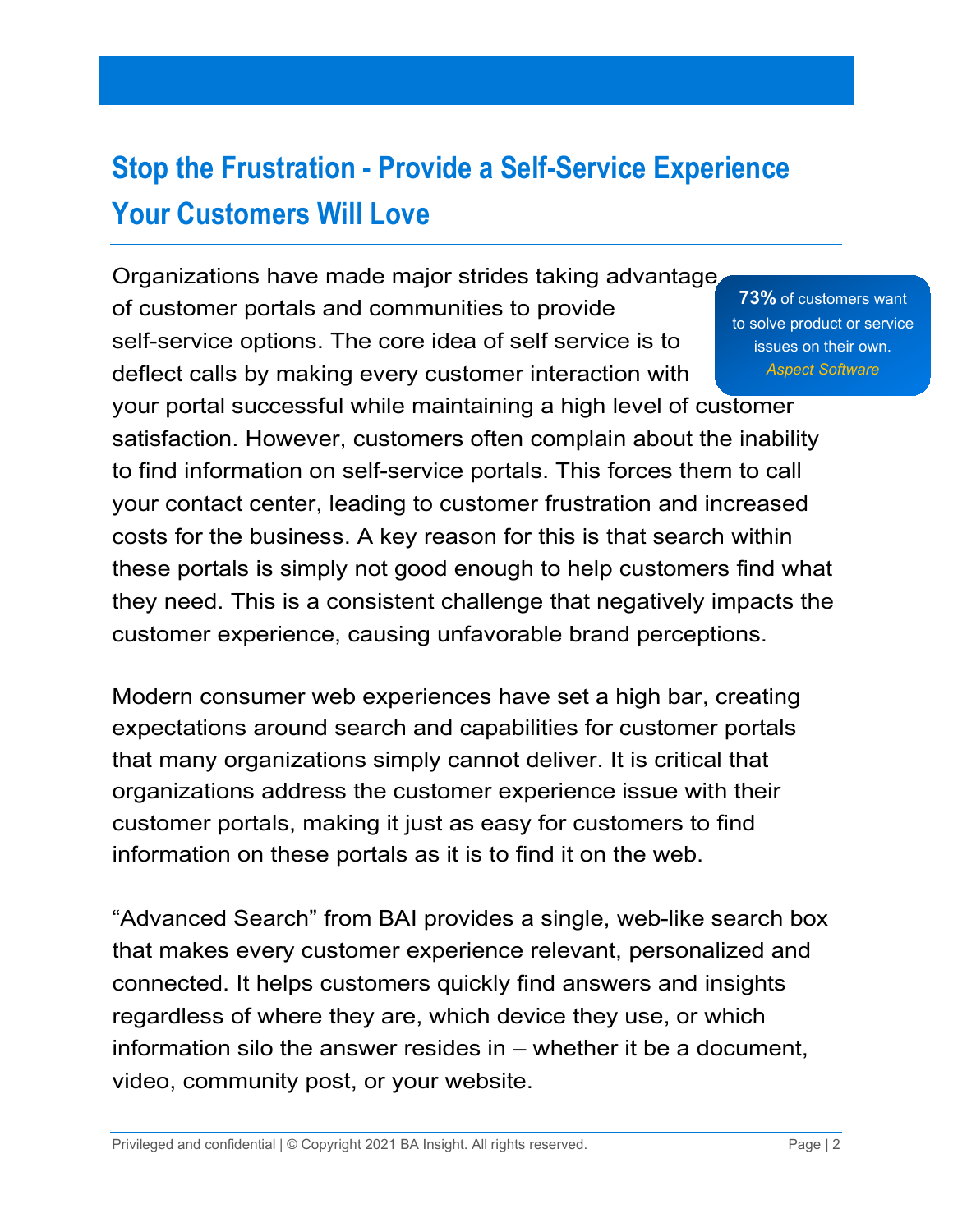Additionally, if customers speak to an agent, then that person would already know their full history with every interaction.

BAI "Advanced Search" can even recommend specific content based on how an issue was previously resolved, and our natural language interface detects customer intent, using previous interaction data to automatically provide the content most likely to satisfy your customers.

Increasing customer retention rates by just 5% can increase profits by between 25% and 95%. *[Bain and Company](http://www2.bain.com/Images/BB_Prescription_cutting_costs.pdf)*

The following illustrates the types of issues that surround basic search and how BAI "Advanced Search" can deliver meaningful improvements.

#### **Common Issues Resulting in Frustrated Customers**

• Portals support only keyword search, which provides a low relevancy match with customers' questions. The result is that customers abandon self-service and escalate to support/services representatives.

Advanced Search brings web-like natural language to the search box. Customers can easily ask questions just like they can when they search using the internet.

• Customers do not use customer portals and go directly to support and service representatives to get assistance.

A positive, helpful digital experience increases portal use and selfservice, resulting in fewer escalations and decreased support costs.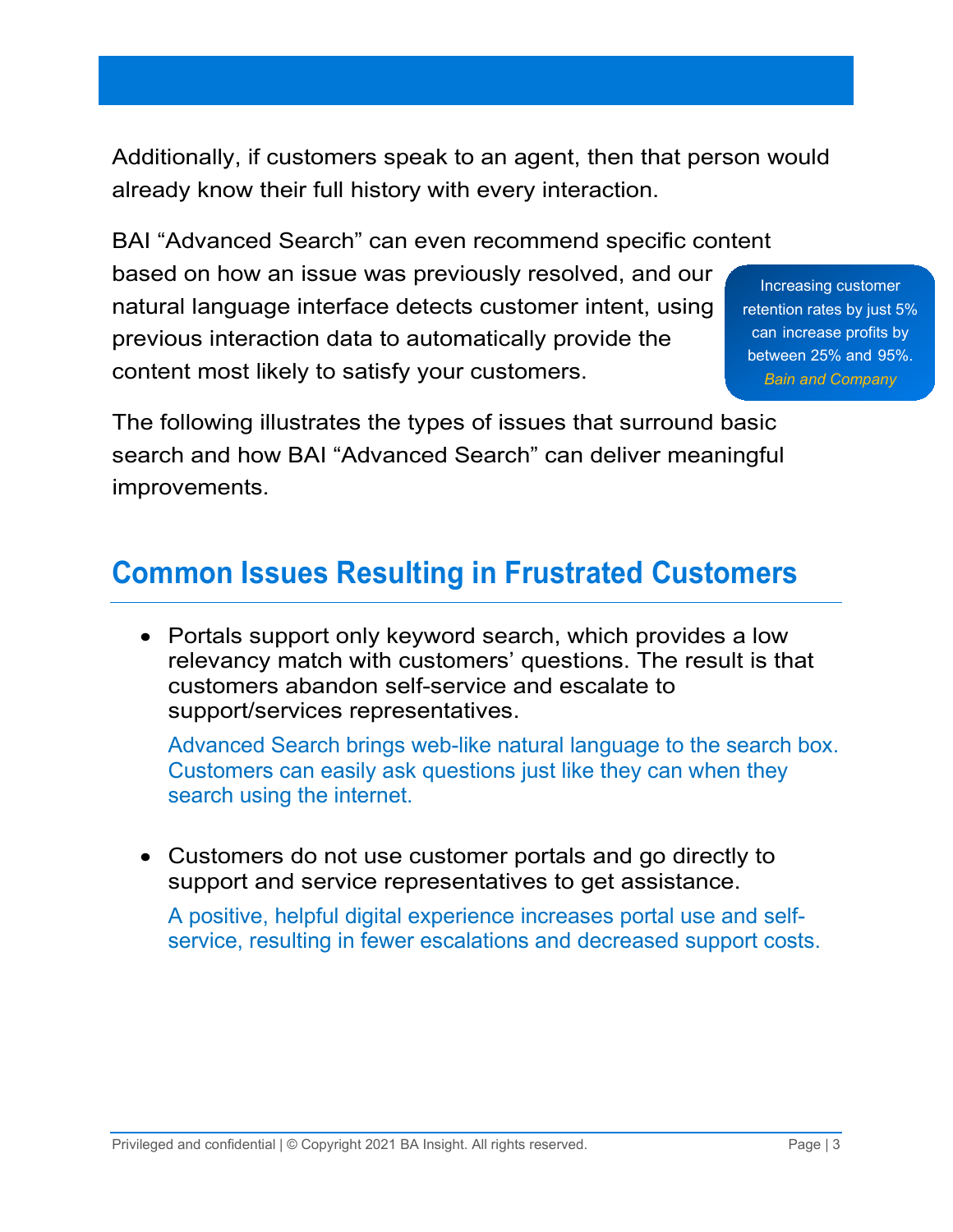• Information required for customer self-service resides in systems that are not connected to the customer portal, impacting both customers and the support/service representatives that need the information.

Connecting other systems to the portal provides curated information immediately, making it easily findable regardless of where it is stored.

- Search results do not get personalized to the products or services the customer uses, nor to the geographical location they are searching from. Advanced search personalizes results based on a variety of attributes including location, products purchased, previous interactions, and even customer priority.
- Information is presented using an antiquated FAQ methodology. Advanced search uses a modern, automated Q&A process to provide answers to questions independent of which document(s) and system(s) the answers reside in.
- Lack of analytics makes it difficult to make recommendations based on searches by similar customers. Use actionable data from the solution to predict customer requirements and push timely information proactively to deflect incoming traffic and enhance customer satisfaction.
- Analytics similar to what you would report on for your website are not available to evaluate the customer experience. Data and analytics provide insights into customer behavior, gaps in knowledge usage, and trends in customer queries.
- There is no way for customers to use ratings to impact relevancy of results for other customers. Advanced search enables ratings and uses it for filtering and relevancy tunning.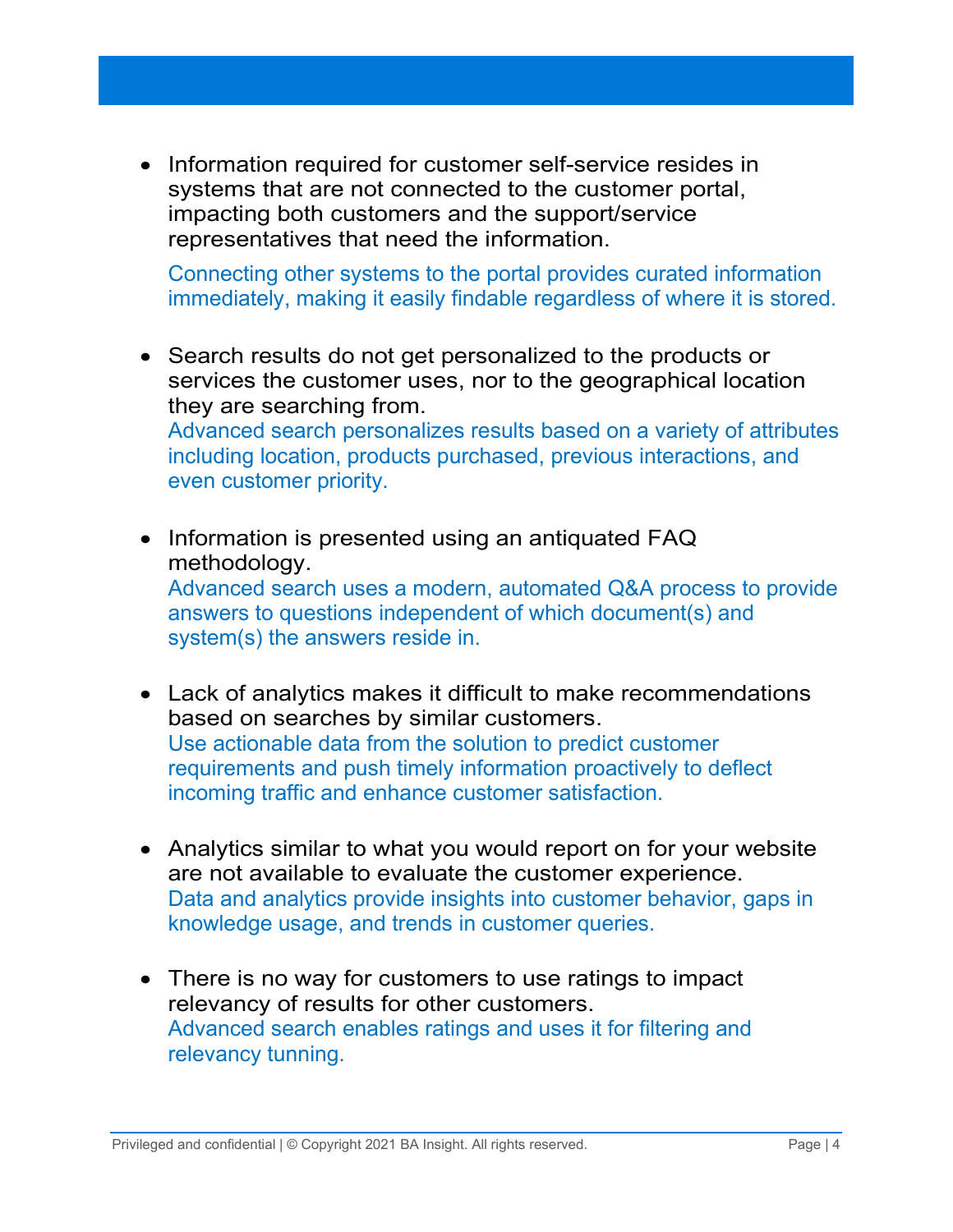### **Content Sources**

You can connect your customer portal to other systems in which the information resides, providing answers to customer questions without the need to replicate the information in the portal. Some examples of systems that others have connected to their portals are Confluence, ServiceNow, SharePoint Online, and Jira. You can find a list of all our available connectors [here.](https://www.bainsight.com/indexing-connectors/)

*Note: BAI has pre-built connectors for all the systems on the list. If you use a content source that is not listed, then chances are it is on our development roadmap. Please [contact us](https://www.bainsight.com/company-overview/contact-bainsight-enterprise-search/) to discuss.*

#### **Next Steps**

If you can relate to any of the referenced challenges, then we encourage you to do one or both of the following:

- Conduct a *customer survey* to better understand your customers' views of your self-service portal (BAI can help with this).
- Conduct a *pilot* with BAI "Advanced Search" to see how your customer portal can immediately benefit from our solution.